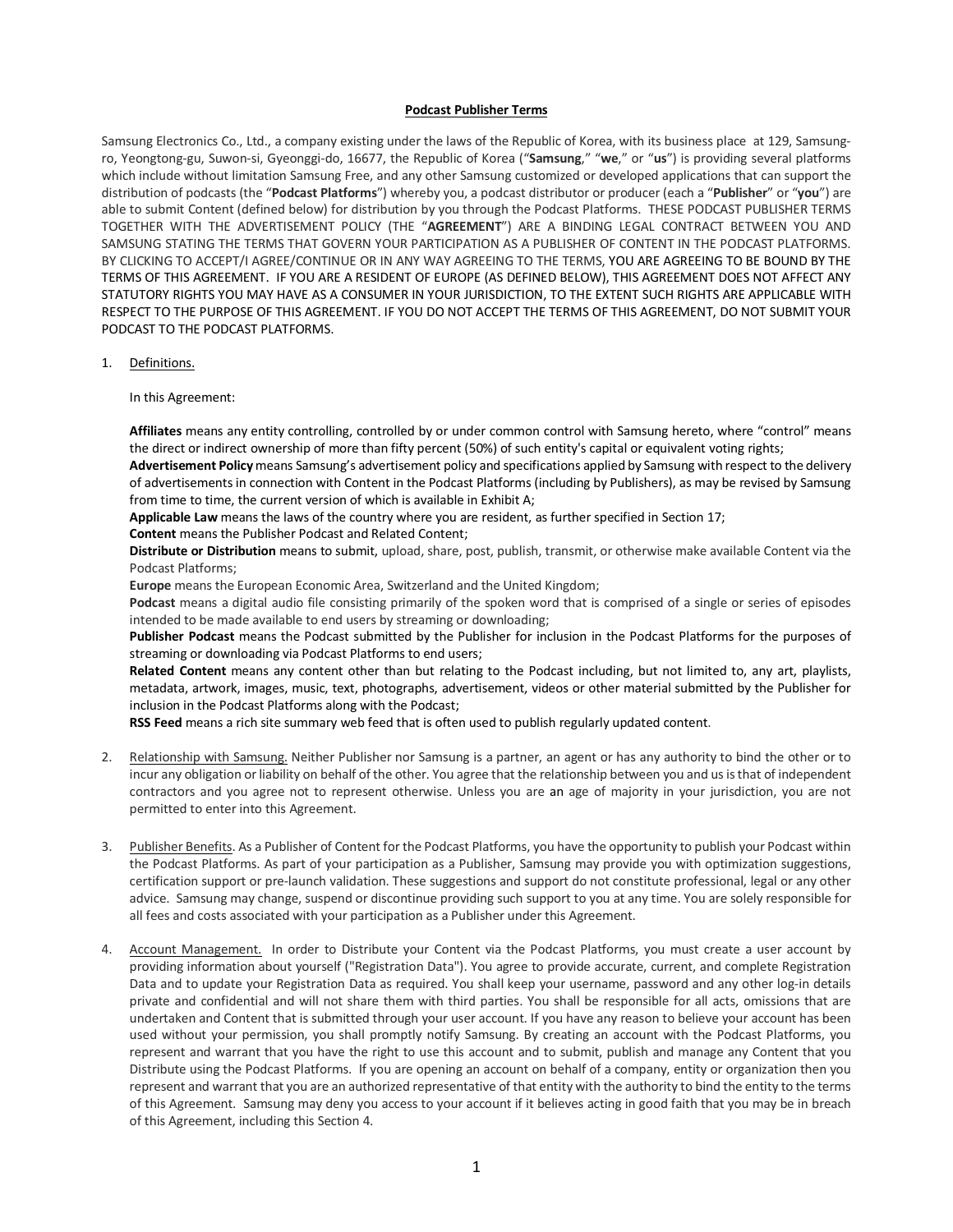- 5. Content Delivery. You shall provide the RSS Feed for any Content you wish to Distribute along with any required descriptive metadata, including but notlimited to content tags. Any submission of Content to be Distributed through the Podcast Platforms must comply with the technical specifications provided at https://cmsweb.glb.samsungcast.com/support.
- 6. The Podcast Platforms are podcasting directories. As such they enable Publishers to submit Content to be made available on the Podcast Platforms that, in turn, enable podcast listening apps or services to find podcasts and enable playback. The Podcast Platforms direct listeners to the RSS Feed and audio files that you have posted on your own sites or elsewhere. The Podcast Platforms do not store your RSS Feed or audio files. Publisher acknowledges that Samsung has no obligation to but has the right to monitor Content prior to the Publisher making it available and to refuse permission for such Content to be made available. Samsung shall also have the right to the fullest extent permitted by theApplicable Law to remove Content you have uploaded to the Podcast Platforms at any time for any reason. If required in your jurisdiction, Samsung will provide reasonable notice and explanation of the reasons for the Content removal. Samsung and/or its licensors may index, categorize and display Content as they consider appropriate in their sole discretion. Samsung provides no guarantees as to the availability or technical functioning of the Podcast Platforms. Samsung and its licensors reserve the right to the fullest extent permitted by law to discontinue any of the Podcast Platforms, in whole or in part, at any time by providing notice for any reason, and, to the fullest extent permitted by Applicable Law, in no event shall Samsung be liable for any claims, costs or damages caused by or arising out of such actions. The preceding sentence does not exclude orlimit any statutory rights or remedies you may have under Applicable Law in Europe. You are entitled to remove your Content from the Podcast Platforms at any time in your sole discretion by following the instructions in your account settings.
- 7. Advertising. You are entitled to incorporate advertisements into your Podcast provided such advertisements comply with the Advertisement Policy and are clearly identifiable to the end users as advertisements and separated from the editorial content. You shall keep 100% of any revenue generated from any advertisement incorporated into your Podcast. You agree and acknowledge that Samsung will have the right (but not the obligation) to serve advertisements within pages of the Podcast Platforms where end users will be able to browse and select available Content for playback and other general information pages of the Podcast Platforms. Samsung will not insert audio advertisementsinto your Content unless you give us express permission to do so. For the avoidance of doubt, you shall not be entitled to any revenue, royalties or any other compensation in connection with the display by Samsung of advertisements within the Podcast Platforms or in connection with the distribution of your Content pursuant to this Agreement and Samsung shall keep 100% of any revenue generated from any advertisement served by Samsung on any pages of the Podcast Platforms.
- 8. Your Podcast and Content. As a Publisher, you will only Distribute Content in connection with the Podcast Platforms that you have the right and authority to Distribute and for which you have the right and authority to grant to Samsung all of the licenses and rights set forth in this Agreement. You represent and warrant that: (a) you have read and understand the terms of this Agreement and agree to comply with them; (b) you have the right and authority to enter this Agreement; (c) the Content shall only include Podcasts, Related Content and advertisements inserted in accordance with Section 7; (d) you will not impersonate or misrepresent your affiliation with another user, person, or entity in relation to the Content; (e) you own or control all rights to the Content, or have the authority to act on behalf of such rights holders; (f) the availability of the Content on the Podcast Platforms pursuant to this license will not infringe or otherwise violate any third party rights, including but not limited to any privacy, publicity, contract, intellectual property or proprietary rights; (g) all so-called moral rights in the Content have been waived or the owner of such rights has consented to those rights not being upheld or enforced to the full extent allowed by law; (h) Samsung or its Affiliates shall have no obligation to pay any additional licensing or fees to any third party for the use of the Content, including any fees related to master recording licenses; record label clearances; collecting society clearances publishing synchronization rights as applicable including but not limited to any and all applicable performing rights royalties or fees arising from any public performance, communication to the public, making available of any music or other work included in the Podcast resulting from your Distribution of Content in accordance with this Agreement and any such amounts, if due, will be paid by you and the rights appropriately cleared by you; (i) the inclusion of the Content in the Podcast Platforms shall not violate any territorial licensing restrictions; (j) you have permission to use the name, voice and likeness of identifiable individuals contained within the Content; and (k) you will not interfere with the technical functioning of the Podcast Platforms, nor will you use any data mining, robots, or similar data gathering and extraction tools.
- 9. Prohibited Content: You agree that you will not Distribute any Content, that: (a) is fraudulent false or misleading; (b) is illegal or intended to promote or commit an illegal act, offensive, defamatory, or advocates or incites violence; (c) is defamatory, derogatory, degrading, harassing or bullying of another or constitutes a personal attack; (d) invades another's privacy; (e) copies or transmits another's confidential, sensitive or personal information; (f) promotes bigotry, racism, hatred or harm against any group or individual; (g) is obscene, pornographic or blasphemous; (h) violates or infringes or promotes the violation or infringement of another's rights, including intellectual property rights; (i) contains any software viruses, Trojan horses, worms, or any other computer code, files or programs designed to interrupt, limit or destroy the functionality of any computersoftware, hardware or telecommunications system; (j) violates or promotes the violation of the Applicable Law or regulations or the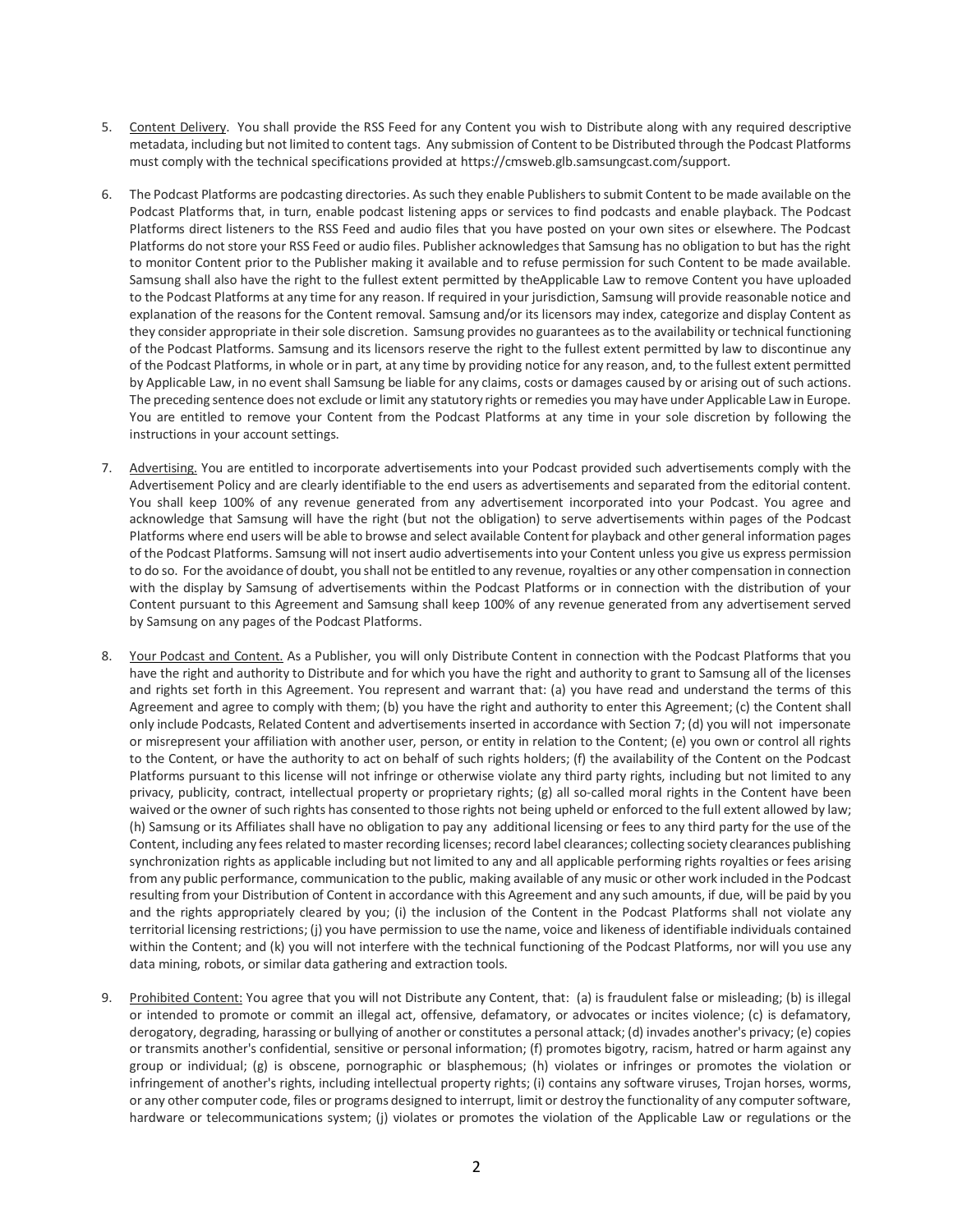Advertisement Policy; (k) infringes any consumer protection or data privacy laws and (l) uses automated means to artificially promote content (the **"Prohibited Content**"). Samsung reserves the right to modify, suspend, remove or disable your access to the Podcast Platforms or remove Content from the Podcast Platforms in its sole discretion if Samsung believes acting in good faith that any Content may include Prohibited Content or in the event of a claim that any Content contains Prohibited Content.

- 10. Rights Granted. By Distributing Content, you grant Samsung and its Affiliates a worldwide, royalty-free, sub-licensable and nonexclusive license to (a) use and exploit the Content as reasonably necessary to enable end users of the Podcast Platforms to access the Content in any and all media (including in relation to Podcasts with deleted RSS Feeds or Content which has been previously downloaded by end users); (b) analyse, extract and process any metadata (including to cache any show or episode's artwork and metadata) from the Podcast as necessary to facilitate its availability via the Podcast Platforms; and (c) create algorithms based on the Content and usage data collected about the Contentforinternal research, development and to improve and optimize the Podcast Platforms and related services and products. You also grant to Samsung a non-exclusive, royalty-free, worldwide license to use the Content along with the Podcast's name, description, episode titles, trademarks and designs, to market and promote the Podcast and its availability on the Podcast Platforms. Notwithstanding the foregoing, Samsung will only modify your Content to (i) make it available on the Podcast Platforms and (ii) create a short preview of the Content to allow end users of the Podcast Platforms to easily select the Content they would like to hear.
- 11. Intellectual Property Rights. Except as granted above in Section 10, you retain all right, title and interest in your Content including all associated intellectual property rights. This Agreement does not grant Samsung any ownership interest in or to the Content. Similarly, you acknowledge that the Podcast Platforms, with the exception of your Content, is proprietary to Samsung and its licensors, and may be protected under applicable copyright, patent, trademark and trade secret laws. You further acknowledge and agree that, as between you and Samsung, Samsung owns and shall continue to own all right, title and interest in and to the Podcast Platforms, including all associated intellectual property rights under the above referenced Applicable Law in this Section. This Agreement does not grant you any ownership interest in or to the Podcast Platforms, and you are granted only a limited license to use the Podcast Platforms in accordance with this Agreement, which is revocable by us in accordance with the terms of this Agreement.
- 12. Takedowns. Should you lose your rights to the Content or your rights to the Content become the subject of a dispute, you must remove the Content in question from the Podcast Platforms immediately. Samsung is entitled to but shall not be obliged to monitor or review Content after such content is made available on the Podcast Platforms. If we are notified or otherwise become aware that Content may constitute Prohibited Content, may damage the reputation of Samsung or its Affiliates, may violate the terms of this Agreement or otherwise may create liability for us, or if Samsung is instructed to take such action by a competent legal authority, we are entitled to remove or restrict access to your Content from the Podcast Platforms at any time. Samsung may take these actions without notification to you or any third party and without any liability to you forsuch removal. If Samsung receives a notice or claim of ownership, copyright or other rights from a third party in connection with any material contained within Content, we may but have no obligation to notify you of such claim and, if you dispute the third party notice or claim, you will (if requested by Samsung) provide any information reasonably requested and will participate in a procedure to resolve the dispute. However, you acknowledge that Samsung shall have no obligation to facilitate any dispute resolution. Samsung may prevent Publishers that repeatedly Distribute infringing Content from continuing to Distribute Content via the Podcast Platforms as stipulated in this Section. For the avoidance of doubt, Samsung shall have no liability to the Publisher if the Content is removed pursuant to this Section 12 or pursuant to Sections 6 and 9.
- 13. Indemnity. To the extent not prohibited by Applicable Law, you hereby indemnify and will hold harmless Samsung, its Affiliates and its respective employees, officers, directors, agents, representatives, licensors, suppliers, and agencies, from and against any and all claims, liabilities, damages, losses, obligations, costs or expenses, including reasonable attorneys' fees and costs, due to or arising out of Content that you Distribute, your violation of this Agreement or your violation or infringement of any third party rights, including intellectual property rights. This indemnification survives the termination of this Agreement.
- 14. Limitation of Liability. TO THE EXTENT NOT PROHIBITED BY APPLICABLE LAW, UNDER NO CIRCUMSTANCES SHALL SAMSUNG OR ITS LICENSORS BE LIABLE UNDER THIS AGREEMENT FOR ANY SPECIAL, INDIRECT, INCIDENTAL, PUNITIVE OR CONSEQUENTIAL DAMAGES, NOR ANY DAMAGES RESULTING FROM LOSS OF PROFITS, DATA, BUSINESS OR GOODWILL, ON ANY THEORY OF LIABILITY, WHETHER ARISING UNDER TORT (INCLUDING NEGLIGENCE), CONTRACT, MISREPRESENTATION, OR OTHERWISE, WHETHER OR NOT A PARTY HAS BEEN ADVISED OR IS AWARE OF THE POSSIBILITY OF SUCH DAMAGES. SAMSUNG OR ITS LICENSORS SHALL NOT BE LIABLE FOR ANY LOSS, MISUSE, OR UNAUTHORIZED DISCLOSURE OF DATA OR ANY BREACH OF SECURITY ASSOCIATED WITH ANY CONTENT PROVIDED IN WHOLE OR IN PART BY YOU, REGARDLESS OF THE FORM OF ACTION OR BASIS OF ANY CLAIM. SOME JURISDICTIONS DO NOT ALLOW THE LIMITATION OR EXCLUSION OF LIABILITY FOR CERTAIN TYPES OF DAMAGES REFERRED TO ABOVE (INCLUDING INCIDENTAL OR CONSEQUENTIAL DAMAGES). ACCORDINGLY, SOME OF THE ABOVE LIMITATIONS AND EXCLUSIONS MAY NOT APPLY TO YOU. TO THE EXTENT NOT PROHIBITED BY APPLICABLE LAW, YOU AGREE THAT ANY CAUSE OF ACTION ARISING OUT OF OR IN RELATION TO THE PODCAST PLATFORMS MUST BE COMMENCED WITHIN ONE (1) YEAR AFTER SUCH CLAIM OR CAUSE OF ACTION AROSE, OR IT SHALL BE FOREVER BARRED.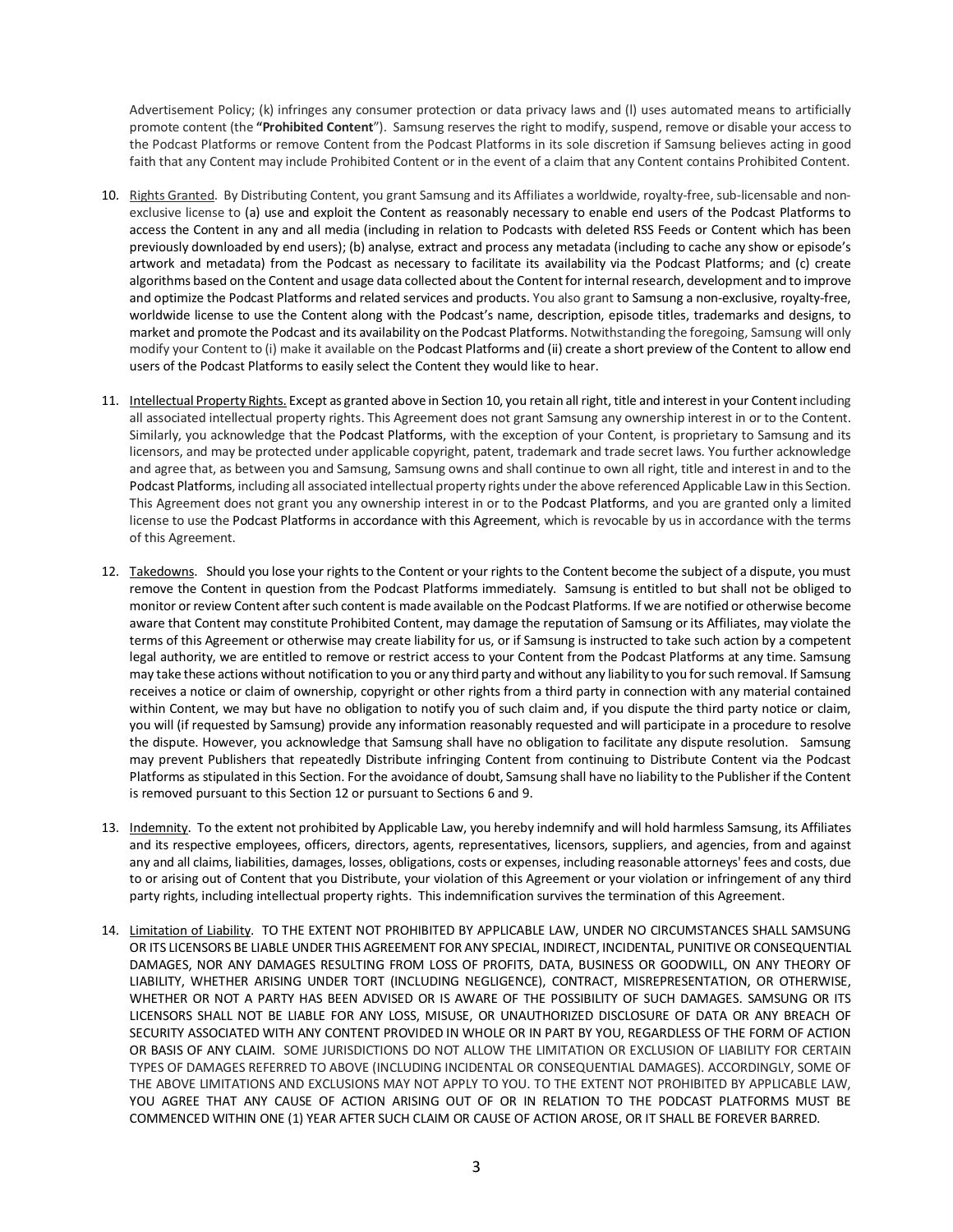- 15. Disclaimer. YOU AGREE AND ACKNOWLEDGE THAT YOUR USE OF THE PODCAST PLATFORMS IS AT YOUR OWN RISK. TO THE EXTENT NOT PROHIBITED BY LAW, THE PODCAST PLATFORMS ARE PROVIDED ON AN "AS IS" BASIS. EXCEPT WITH RESPECT TO THE REPRESENTATIONS AND WARRANTIES PROVIDED HEREUNDER, SAMSUNG MAKES NO REPRESENTATIONS OR WARRANTIES OR GUARANTEES OF ANY KIND OR NATURE, WHETHER EXPRESS OR IMPLIED, REGARDING THE PODCAST PLATFORMS, AND SPECIFICALLY DISCLAIM ALL SUCH WARRANTIES, INCLUDING WITHOUT LIMITATION, TO THE EXTENT NOT PROHIBITED BY LAW, SAMSUNG ASSUMES NO LIABILITY WITH RESPECT TO (I) ANY UNAUTHORIZED ACCESS TO OR USE OF THE PODCAST PLATFORMS, (II) ANY ERROR, BUGS, VIRUSES, OR ANY INTERUPTION OF THE PODCAST PLATFORMS, OR FOR (III) THE NON-AVAILABILITY OF THE CONTENT ON THE PODCAST PLATFORMS OR (IV) ANY LOSS OR DAMAGE OF ANY KIND INCURRED AS A RESULT OF THE USE OF THE PODCAST PLATFORMS. SOME JURISDICTIONS DO NOT ALLOW THE LIMITATION OR EXCLUSION AS PROVIDED ABOVE AND AS A RESULT ALL OR PART OF THIS SECTION MAY NOT APPLY TO YOU.
- 16. Term and Termination. Either party may terminate this Agreement at any time in its sole discretion in accordance with this section. You may terminate your participation as a Publisher under this Agreement at any time, for any reason, by removing your Content from the Podcast Platforms. Samsung may terminate this Agreement if it ceases to offer the Podcast Platforms in your country, or if continued operation of the Podcasts Platformsis no longer possible due to a change in the applicable Law (in which case Samsung shall provide you reasonable notice in advance of doing so). Samsung may also terminate this Agreement or suspend your access to the Podcast Platforms if you breach the terms of this Agreement. Upon notification by us of such termination for breach, you will have the right to dispute such termination or suspension by contacting podcast.sec@samsung.com within 30 days from your receipt of such a notice. After review of your request, Samsung may or may not reinstate your right to use the Podcast Platforms. This section will be enforced to the extent applicable and/or permissible under Applicable Law in your jurisdiction. Upon termination of this Agreement, Samsung will cease to allow access to your Content via the Podcast Platforms within a reasonable time. However, you acknowledge that end users of the Podcast Platforms who have previously downloaded such deleted Content may still have access to such Content. Following termination of this Agreement, Sections 8, 9, 10, 11, 12, 13, 14, 15, 16, 17, 18, 19, 20, 21, 22, 23 and 24 shall continue to bind the parties.
- 17. Applicable Law. Dispute Resolution. This Agreement will be governed and construed under the laws of the jurisdiction where you are a resident, without regard to its conflict or choice of law provisions (and any disputes arising from this Agreement shall be resolved in the courts of the same jurisdiction. Notwithstanding the foregoing, Samsung may apply for injunctive remedies (or an equivalent type of urgent legal relief) in Seoul, Korea. TO THE EXTENT NOT PROHIBITED BY APPLICABLE LAW, YOU AGREE THAT YOU WILL NOT FILE A CLASS ACTION OR PARTICIPATE IN A CLASS ACTION AGAINST US.
- 18. Waiver. No delay or failure to take action under this Agreement will constitute a waiver unless expressly waived in writing, signed by a duly authorized representative of the party, and no single waiver will constitute a continuing or subsequent waiver.
- 19. Assignment. This Agreement will bind your successors but may not be assigned, in whole or in part, by you without the written approval of an authorized representative of Samsung.
- 20. Severability. If any provision isfound to be unenforceable orinvalid, that provision shall be limited or eliminated to the minimum extent necessary so that this Agreement shall otherwise remain in full force and effect and enforceable.
- 21. Entire Agreement. This Agreement (including the Advertisement Policy) constitutes the entire agreement between the parties with respect to its subject matter and supersedes all prior or contemporaneous understandings regarding such subject matter.
- 22. Third Party Rights. The provisions of this Agreement are personal to Samsung and Publisher and are not intended to confer any rights of enforcement on any third party other than Samsung Affiliates to the extent provided in this Agreement.
- 23. Modification. Samsung reserves the right to review, modify or revise the terms of this Agreement in its sole discretion at any time and for whatever reason, including but not limited to ensuring compliance with any changes in law or to reflect any modificationsto the Podcast Platformsitself. Ifrequired by Applicable Law, any changes will be notified to you within reasonable time. If you access or use the Podcast Platforms in any way after receipt of such notice, you will be deemed to have unconditionally consented and agreed to such changes. If you do not agree to such change, you may terminate this Agreement following the terms set forth in Section 16.
- 24. Translation of this Agreement. You acknowledge and agree that any translation of this Agreement in a language other than English is provided for your convenience only. To the extent not prohibited by law, the English language version of this Agreement governsin the event of any contradiction between a translation and the English language version of this Agreement.